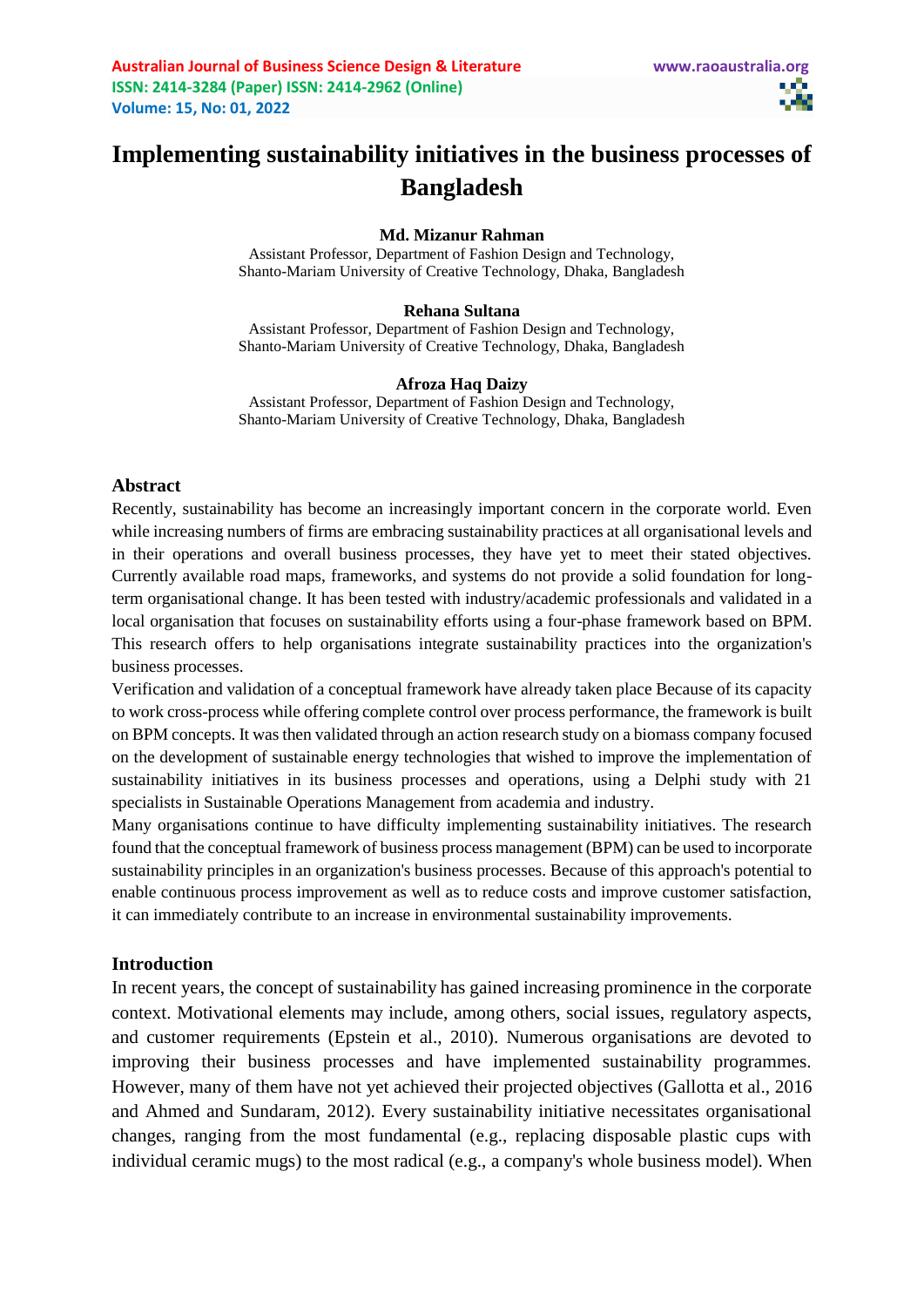organisations attempt to conduct change initiatives to become sustainable, they face numerous obstacles. The project could fail if organisations are unable to overcome a specific obstacle. Some writers Vom Brocke et al., 2012; and Giunipero et al., 2012, have examined and determined the most prevalent obstacles/challenges that organisations experience when adopting sustainability programmes.

Existing roadmaps, frameworks, and systems do not adequately enable a sustainable business transformation, nor do they permit decision-makers to investigate interrelationships and effects between the sustainability components, according to Ahmed and Sundaram (2012). Consequently, because the notion of sustainability continues to be applied haphazardly, practising organisations have significant challenges in reaching their aims of achieving a full sustainability status. This is due to a lack of comprehension and support for the design, development, and implementation process, as well as a lack of adequate procedural and technological support for sustainability management decision making.

### **Bangladesh Business Environment**

Bangladesh, country in South Asia, total area: 147,570 km2, per capita income: USD 1,905.7, located in the northeastern portion of the Indian subcontinent in the delta of the Padma (Ganges [Ganga]) and Jamuna (Brahmaputra) rivers. When British colonial rule ended in 1947, the Bengal province was divided into East Bengal and West Bengal. East Bengal was renamed East Pakistan in 1955, then Bangladesh in 1971.

Bangladesh is bordered by the Indian states of West Bengal and Assam to the west and north, Meghalaya and Tripura to the north and northeast, and Assam and Meghalaya and Tripura to the east. It shares a southeastern border with Myanmar (Burma). It now comprises eight divisions, including the megacity of Dhaka. UNDP estimates the current population of Bangladesh to be 168.1 million (2019), with a growth rate of 1.01 percent. Female population (percentage of total population) in Bangladesh was 49.42% and male population (percentage of total population) was 50.58 % in 2019, according to the World Bank's collection of development indicators derived from official sources.

In 2019, Bangladesh's literacy rate was 74.70 percent. 76.67 % for men and 71.95 % for women. In recent years, Bangladesh has made remarkable strides in major human development metrics. According to the 2018 UNDP Human Development Index Statistical Update, Bangladesh ranks 136th out of 189 nations with an HDI score of 0.608, placing it in the category of countries with medium human development. Since 2010, 8 million people have left poverty. The nation is also on track to achieve the first Sustainable Development Goal by 2030, which is the eradication of extreme poverty.

# **Research Aim, Objectives and Questions**

This research aimed to provide a full lifecycle solution for the adoption of sustainability initiatives in business processes by analysing, designing, implementing, and monitoring and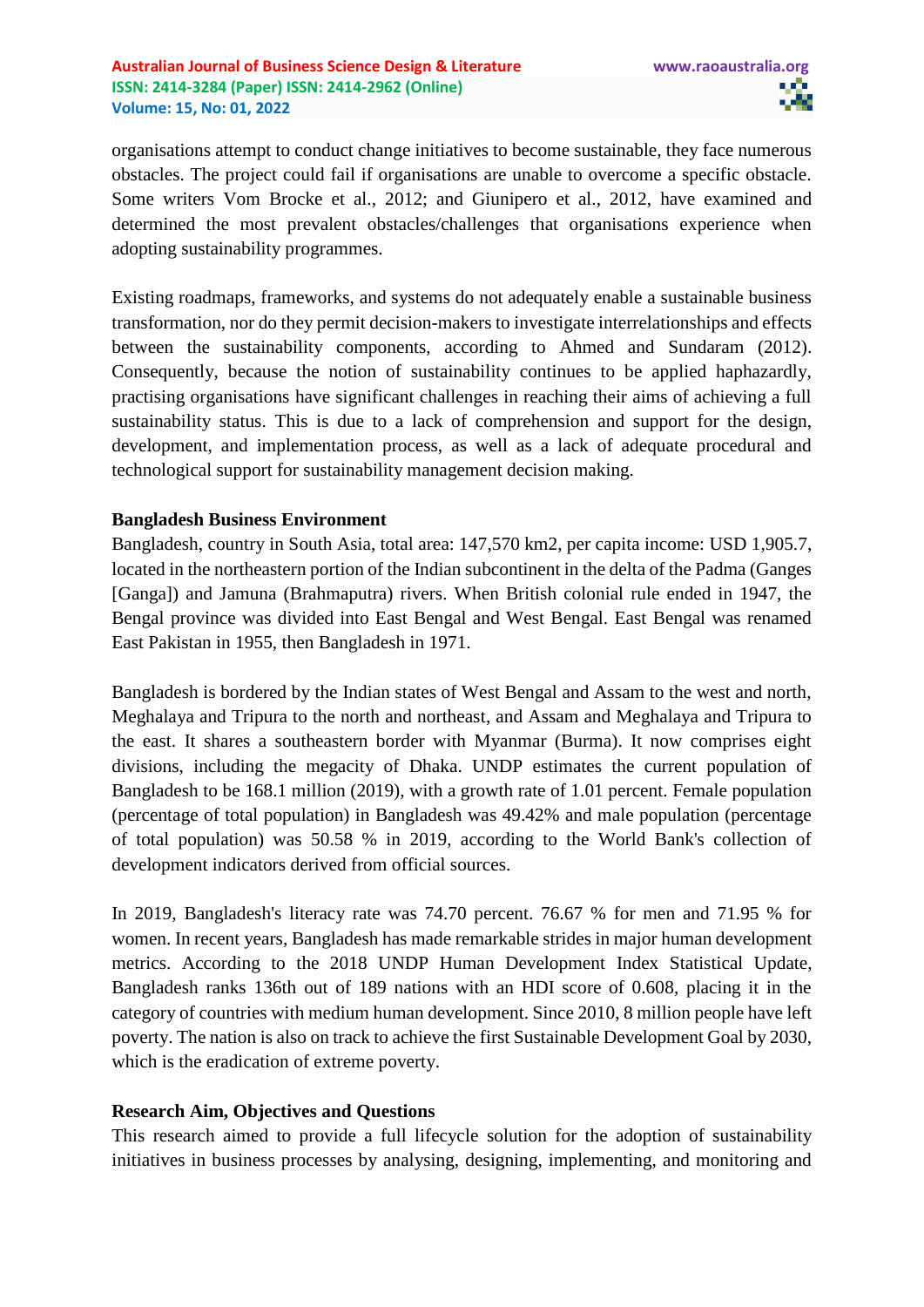controlling existing (or potential new) processes inside a single organisation. It established methodical procedures for its application, to achieve the aims of achieving full sustainability. Among other organisational benefits, the application may result in cost reduction, process optimization, innovation generation, energy/water consumption reduction, waste generation reduction, customer satisfaction improvement, and employee turnover reduction. The proposed aim was achieved through the following objectives:

- 1. Identify what are the current problems/barriers to implementing sustainability initiatives;
- 2. Identify and critically review the current sustainability implementation frameworks found in the literature;
- 3. Create a framework to effectively implement sustainability practices in organisations;

# **The research questions of this research are:**

- How can an organisation adopt sustainability practices in their business processes?
- What are the benefits to adopt sustainability initiatives in the business processes?
- What are the main challenges to adopt sustainability initiatives in the business processes?
- What is the most efficient way to adopt sustainability initiatives in the business processes?

### **Literature Review**

Sustainability is a phrase with numerous connotations, thus this chapter begins by introducing its fundamentals, including a few definitions and the topic's evolution. The significance of sustainability in the Operations Management scenario is then defended, followed by an explanation of how sustainability initiatives might be implemented. Organizations must do more than adopt sustainability initiatives in their company and operations; they must apply them in their business processes. Current Systems do not handle all sustainability implementation aspects. This chapter concludes with a discussion of the concerns and challenges associated with the present methods for implementing sustainability programmes. The word sustainability has numerous definitions, and these meanings frequently vary depending on whether you are from another culture, from the world of multinational organisations, a small business owner, or an individual attempting to determine what a sustainable lifestyle entails (McNall et al., 2011). However, this term is not easily defined, and several distinct and controversial interpretations can be established.

# **Sustainability and Operations Management**

In recent years, the relevance of sustainability in the corporate environment has increased. Whether motivated by concern for society and the environment, government regulation, stakeholder pressures, or financial gain, the majority of managers recognise the significance of creating sustainability plans and operations (Epstein et al., 2010). According to Gunasakaran et al. (2015), both operations management and management science scholars have begun to focus on Sustainable Operations Management (SOM). SOM covers green supply chain (Darnall et al., 2008), green manufacturing (e.g. Ma, et al., 2018), circular economy (Kirchherr et al., 2017), lean/green manufacturing (Mittal et al., 2017), green procurement (Seuring and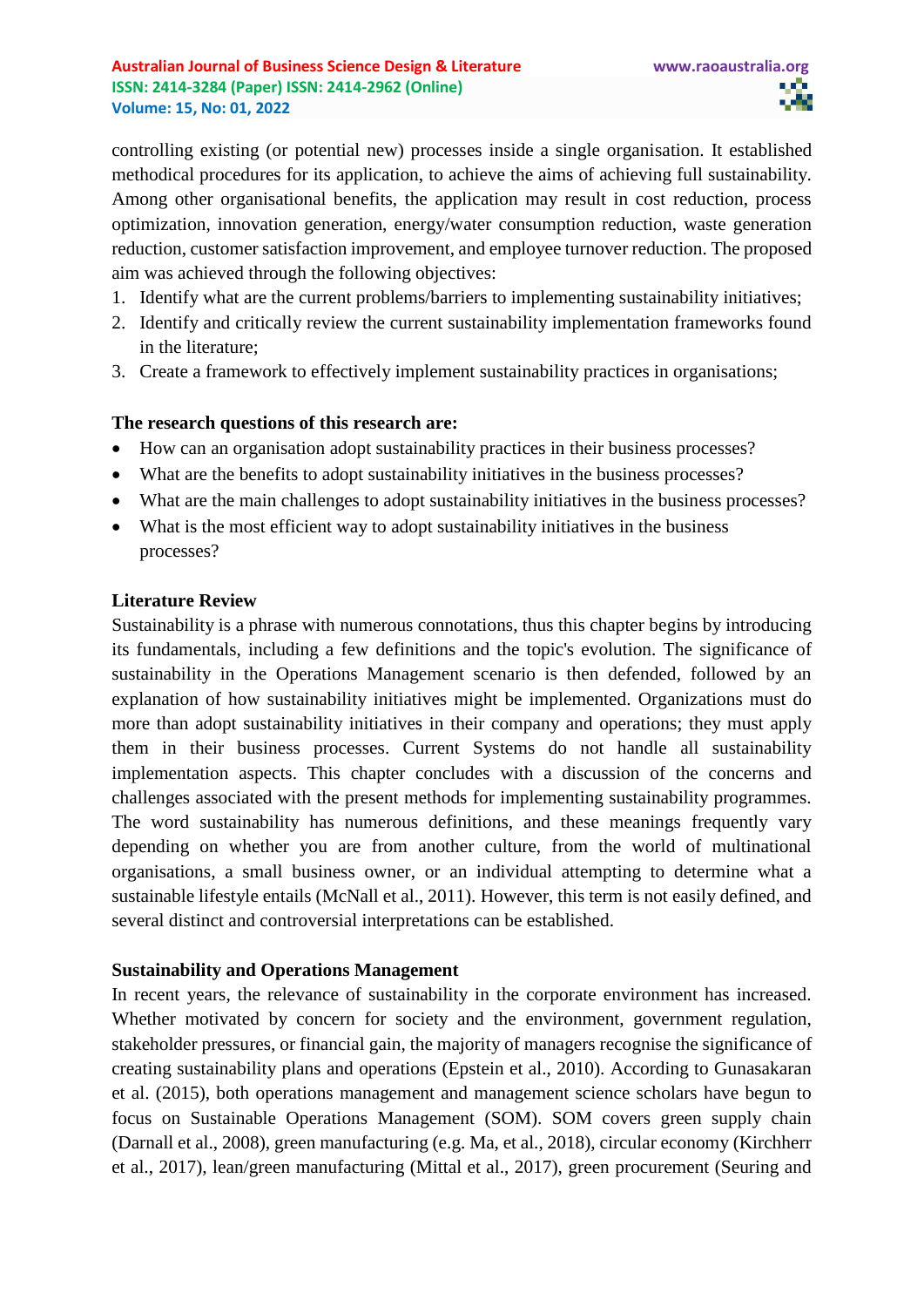Müller, 2008), and reverse logistics (Srivastava, 2008). SOM has the potential to play a crucial role in addressing the complex sustainability concerns faced by numerous organisations (White and Lee, 2009). Sustainability is an important topic in the current business environment due to the potential cost savings, process optimization, innovation generation, reduced consumption of natural resources, brand enhancement, and increased competitive advantage for businesses that implement sustainability projects. In the past two decades, businesses have been under increasing pressure to consider the environmental and resource impacts of their goods and processes (Kleindorfer et al., 2005), leading to a growth in Sustainable Operations Management (SOM) research (Walker, 2014).

# **Adoption of Sustainable Initiatives**

In the catalytic approach, middle managers introduce and implement sustainability measures (Mirvis and Manga, 2010, Stoughton et al., 2012). Based on their education and indoctrination into their subculture, these middle managers establish their values and views on sustainability (Linnenluecke and Griffiths, 2010). As a result, managers from a specific subculture are anticipated to respond similarly to opportunities and difficulties related to sustainability, while managers from other subcultures are expected to respond differently. According to Gallotta (2016), several authors have investigated the sustainability implementation from various angles, including the Human aspect (Robinson et al., 2006 and Vora, 2013); the Sustainability Indexes/Reporting aspect (Tan et al., 2010 and Ahmed & Sundaram, 2012); and the Project Management side (Tan et al., 2010 and Ahmed & Sundaram, 2012). (Silvius & Nedeski, 2011; Silvius, Schipper and Nedesky, 2012; Agyekum-Mensah et al., 2012).

# **Companies need to implement sustainability initiatives in their Business Processes**

According to Slack et al. (2013), whenever a business strives to meet the demands of its customers, it will employ several processes, both in its operations and in its various roles; each of these processes will contribute in some way to meeting customer needs. Once the organisation decides to restructure its operations, each product is generated from a starting point through processes (which comprise the necessary components for production) to a final stage. This notion is known as "end-to-end" procedure, which fulfils the needs of the consumer. Typically, these end-to-end procedures transcend conventional organisational boundaries.

Nonetheless, a number of sustainability implementation attempts concentrate on a single division of the organisation (IT sector in Uddin & Rahman's (2012) study, warehousing in Tan et al. (2008) and Tan et al. (2010) studies, Logistics in Rossi et al. (2013)'s study). They do not consider, however, that these departments collaborate with other departments to form an endto-end process (systemic view). According to Michael Porter's (1985) model, products move sequentially through a chain of activities, gaining value at each step. Similarly, the "product" (in the case of a product-based industry) gains some "sustainable effect" in each activity. Therefore, a more comprehensive analysis would evaluate the complete status of the sustainability implementation by considering the interaction of the entire process. According to Houy et al. (2012), when resource scarcity, rising pollution, and the global warming debate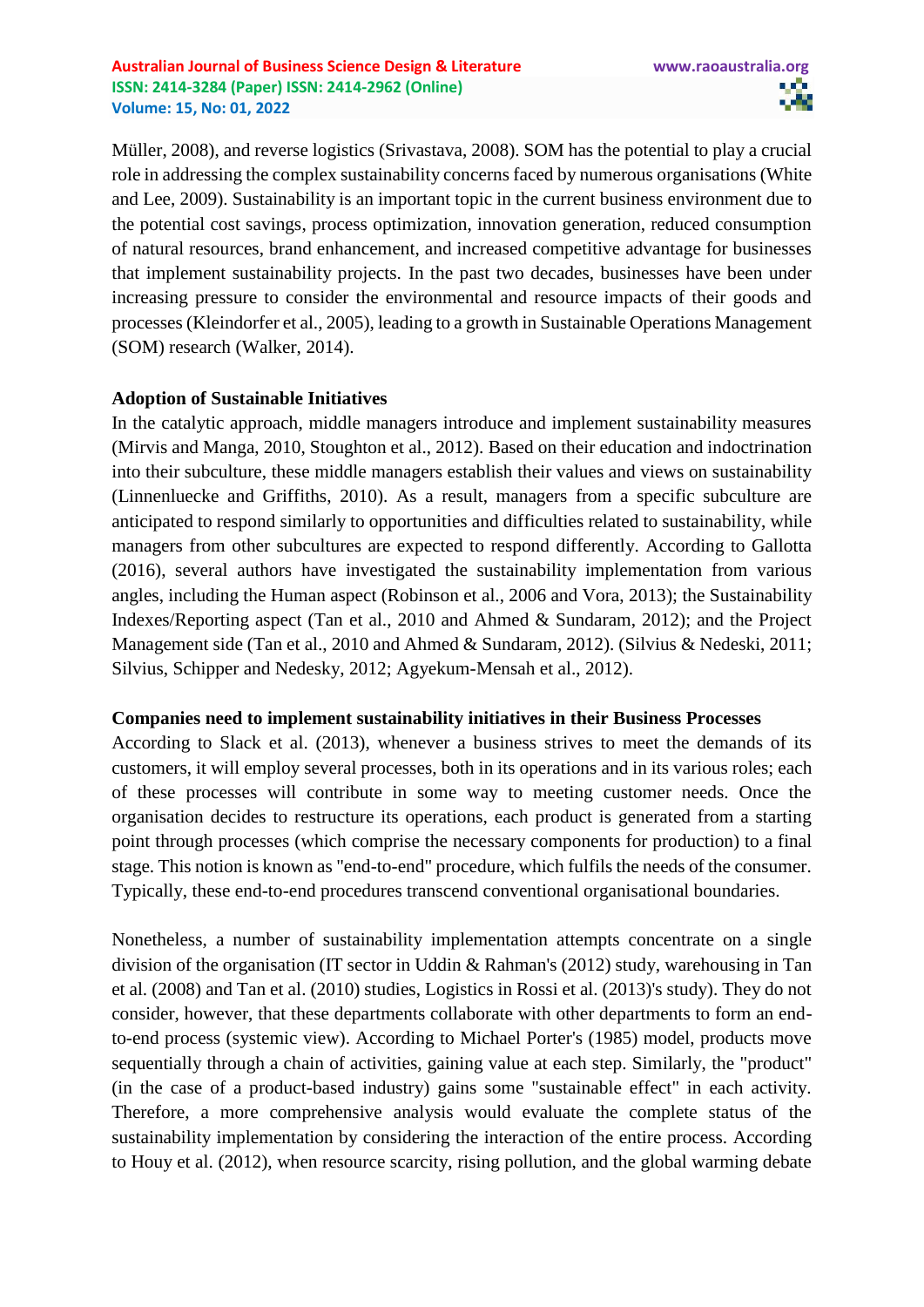are taken into account, an increasing number of businesses recognise the impending need to improve the sustainability of their business processes. The issue develops increasing relevance in the context of business and compels organisations to make more efforts to improve resource efficiency and reduce waste creation in the context of business activities.

#### **Sustainability Implementation Problems**

Numerous organisations are devoted to improving their business processes and have implemented sustainability programmes. However, they have not yet reached the expected outcome (Ahmed and Sundaram 2012). Every sustainability project necessitates organisational adjustments, from the most fundamental (such as replacing disposable plastic cups with individual ceramic mugs) to the most fundamental (such as modifying company operations). Burnes (2003) estimates that between 40 and 70 percent of these reform programmes continue to fail. These projects fail for a variety of reasons, including a lack of management support, improper communication, and stakeholder participation.

However, the failure of the programmes may be due to the difficulties of implementing sustainability initiatives. This endeavour may fail if an organisation fails to overcome a particular obstacle. Few researchers (Frandsen et al., 2013; Seidel et al., 2012) have examined these obstacles. According to Epstein et al. (2010), the obstacles of implementing sustainability efforts include establishing clear and measurable objectives, coping with financial incentive pressures, and understanding stakeholder responses. The difficulty, according to Seidel et al. (2012), is how sustainability factors (such as carbon footprint, renewable energy consumption, waste production, and other environmental performance indicators) may be taken into account in the management of an organization's processes. According to Frandsen et al. (2013), the greatest issue is integrating sustainability within the organisation. According to Poveda et al. (2014), the difficulty comes in the sustainability indicators, specifically in picking the appropriate indicators, determining the measurement method, and aligning them with the project's aims and objectives. According to Giunipero et al. (2012), the primary barriers to sustainability adoption are (1) lack of CEO consensus; (2) costs of sustainability and economic conditions; (3) lack of sustainability standards (covering all three aspects of the Triple Bottom Line) and appropriate regulations; and (4) misalignment between short-term and long-term strategic goals.

According to Ahmed & Sundaram (2012), existing roadmaps, frameworks, and systems do not adequately support a sustainable business transformation nor do they permit decision makers to study the interrelationships and effects between the sustainability dimensions. However, because the notion of sustainability continues to be applied haphazardly, these organisations face significant challenges in achieving their aim of achieving complete sustainability status. This is due to a lack of awareness and support for the design, development, and implementation process, as well as inadequate procedural and technology support for sustainability management decision making.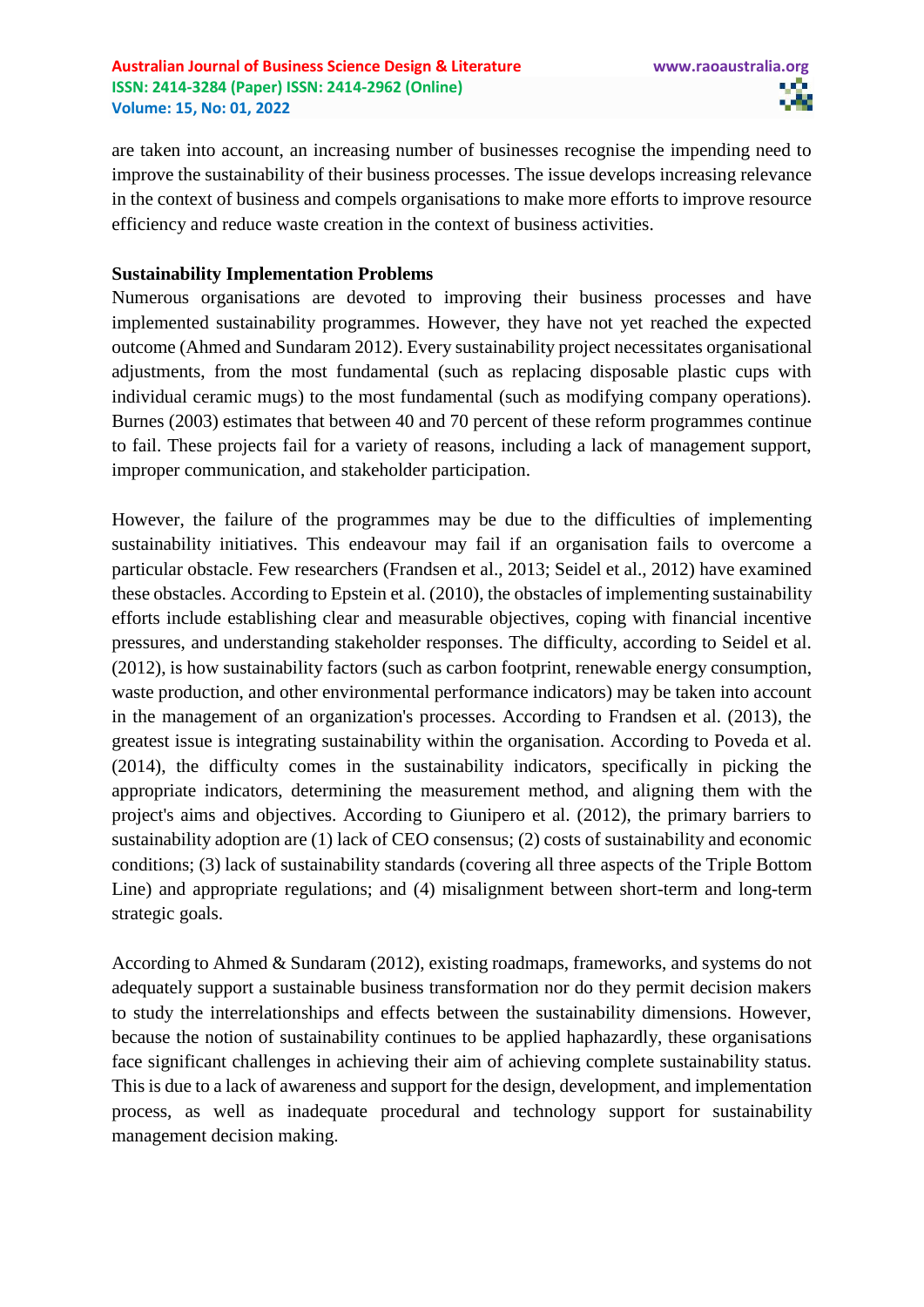#### **Defining Business Process Management (BPM)**

BPM has developed into an all-encompassing management practise for managing and altering business operations (Hammer, 2010). BPM incorporates elements of the total quality management (TQM) and business process re-engineering (BPR) management techniques from the 1980s and 1990s, respectively (Rosemann et al.2010).

Business Process Management (BPM) has risen in prominence over the past few decades, and many organisations are now focused on identifying and documenting business processes, defining key performance indicators (KPIs) for measuring and monitoring process performance, and implementing means for continuous process improvement and innovation (vom brocke, Gartner, 2013; Rosemann, 2014; vom Brocke & Rosemann, 2015; Zairi, 1997). It provides appropriate tools for the design, implementation, monitoring, and analysis of business processes to enhance value creation inside single organisations and interorganizational value networks (van der Aalst, ter Hofstede, & Weske, 2003). According to Seidel et al. (2012), in their attempts to manage and enhance business processes, BPM allows business benefits relating to prices, flexibility, time savings, quality, and even sustainable practises (Gallotta, 2016).

### **Relating Business Process Management (BPM) and Sustainability**

According to Vom Brocke et al. (2012), business process management has not explicitly emphasised sustainability as a change aim or driver until recently. Although BPM and Sustainability-related approaches currently exist (e.g. (Hoesch-Klohe et al. 2010; Houy et al.2012; Seidel et al.2012). According to Opitz et al. (2014), green BPM is the sum of all management efforts that help monitor and mitigate the environmental impact of business processes during their design, improvement, implementation, and operation phases, as well as lead to cultural change throughout the process lifecycle. Green BPM is intended to include environmental objectives into the management of business operations. To attain this goal, BPM must be supplemented with ecologically oriented elements, such as the consideration of environmental strategy as part of process strategy or the awareness for energy use and pollution (Houy et al.2012). According to Levina (2015), the majority of sustainability initiatives focus on reducing the general resource usage (such as electricity). Cost savings was the second exclusive goal mentioned by the businesses, indicating that the environmental benefits that result from the accordant activities are considered a by-product of lean or optimisation actions rather than the goal itself, while providing a unique proposition to gain customers and market share. It has been demonstrated that process management strategies, particularly process optimisation techniques, result in environmental advantages, i.e. resource utilisation or waste reduction, without being specifically geared toward developing green processes. Due to the presence of numerous sectors in the study sample, recommendations regarding preferred management strategies for green efforts can vary throughout industries.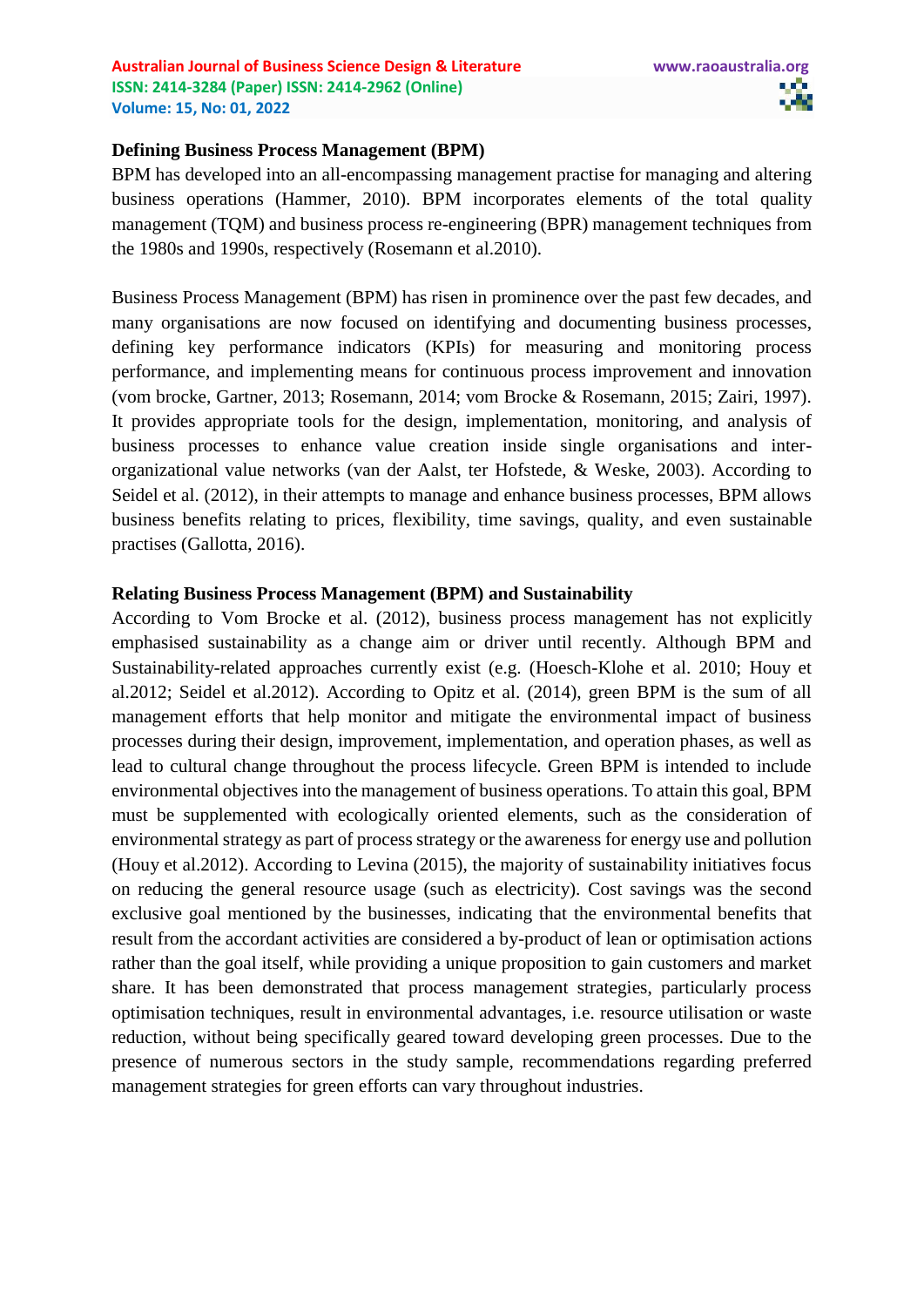# **Research Methodology and Approach**

The study employed two methodologies: the Delphi Study and action research. Action research was performed to validate the framework by testing it in a real-world setting. The Delphi technique was utilised to verify the framework. According to Linstone and Turoff (2002), the Delphi technique is a by-product of defence research. Beginning in the early 1950s, "Project Delphi" was the name given to an Air Force-sponsored Rand Corporation research on the utilisation of expert opinion. The gathering of data for Action Research was based on the observation and resolution of a particular issue. A biomass firm with a focus on the development of sustainable energy technologies and a desire to improve the implementation of sustainability initiatives in its business processes and operations was the subject of the study.



**Figure 1: Relation between the stakeholders and the triple bottom line**

#### **Results and Discussion**

Leadership and cost were highlighted as the primary obstacles to the adoption of sustainability by organisations ("cost" was stated by 54% of the specialists and "Leadership" was mentioned by 23% of the specialists). According to one expert, a company must consider multiple factors in addition to sustainability, such as those stemming from global competition (e.g., profitability, conditions relative to low-cost countries), meeting different customer demands, legislative and not, and responding to other future trends such as digitalisation, flexibility, etc. Another specialist linked the application of sustainability to organisational culture, stating, "In my opinion, the greatest obstacle to implementing sustainable practises in an organisation is organisational culture." Many businesses view sustainability as an added expense or a regulatory duty. There are numerous sustainable business practises, however the majority of businesses have yet to embrace them.

**Question 1: Is Sustainability implementation directly linked to Process Management?**

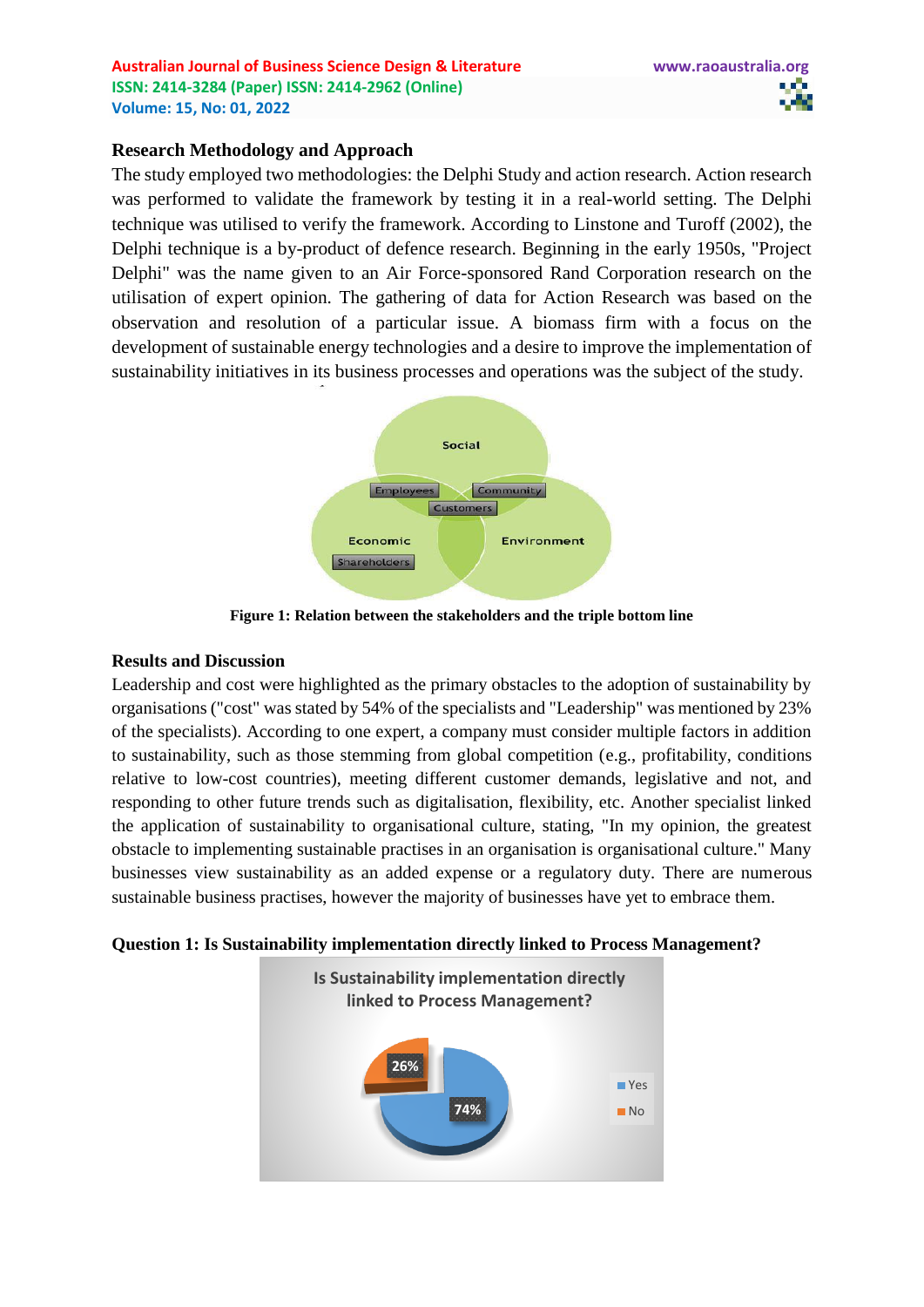**Australian Journal of Business Science Design & Literature www.raoaustralia.org ISSN: 2414-3284 (Paper) ISSN: 2414-2962 (Online) Volume: 15, No: 01, 2022**

**Question 2: If Sustainability implementation is related to Process Management, is it justified to use the Business Process Management (BPM) approach?**



**Question 3: Is it justified to represent the implementation of Sustainability initiatives using the BPM tool as the framework suggests?**



Thus, indicators, Lifecycle assessment (LCA), and triple bottom line (TBL) were the most often used search terms (respectively with 36 percent, 14 percent and 14 percent of the respondents). According to one expert, "the key is to connect these three dimensions to establish the triple bottom line. To attain and evaluate sustainability in terms of Business Processes, a holistic perspective on the triple bottom line is essential. Unfortunately, I get the impression that sustainability is unclear and primarily associated with the strategic level of organisations. To assess sustainability, one must therefore construct a bridge between strategy and operations." as well as corporate procedures that are tied to the sustainability characteristics. Another specialist stated, "To assess all the sustainability dimensions in terms of business processes, it is important to identify how and what the business processes influence each dimension, which activities and aspects are relevant, and which are the hotspots for each dimension so that businesses can prioritise the activities and aspects with the greatest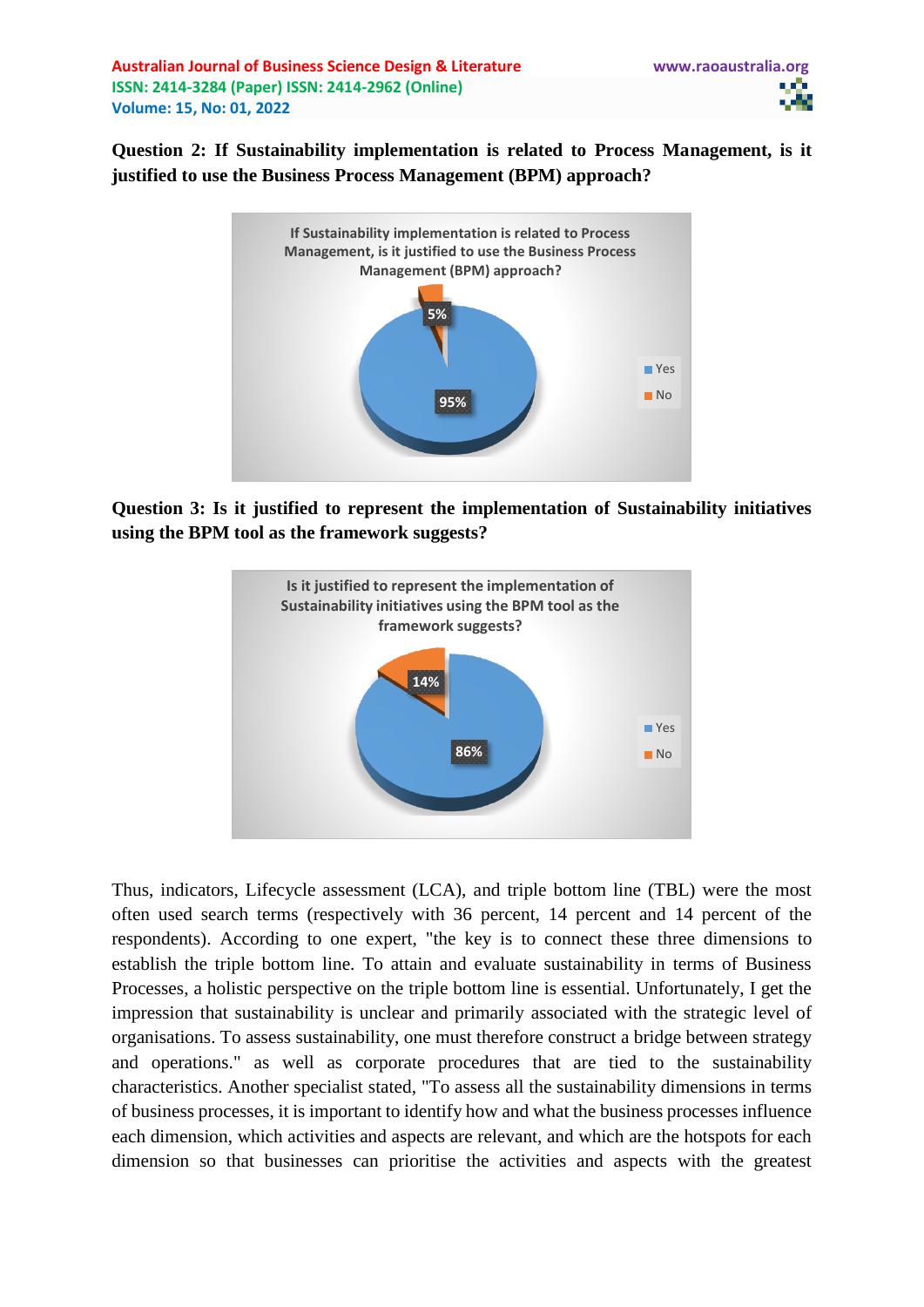**Australian Journal of Business Science Design & Literature www.raoaustralia.org ISSN: 2414-3284 (Paper) ISSN: 2414-2962 (Online) Volume: 15, No: 01, 2022**

sustainability improvement potential. Thus, businesses could build and execute business process performance indicators, but it remains difficult to resolve trade-offs between the three aspects.



**Question 4: Which of the steps would be mandatory for an Analyse phase?**





This research aimed to provide a full lifecycle solution for the improvement of business processes into sustainability business processes in a single organisation by conducting a literature review in the fields of sustainability, sustainability implementation, and Business Process Management; identifying and critically reviewing the best practices frameworks for implementing sustainability projects, and developing a model or framework to assist organisations in implementing sustainability practices. It has been determined that present strategies for implementing sustainable practices do not adequately address the sustainability problem (Ahmed & Sundaram, 2012).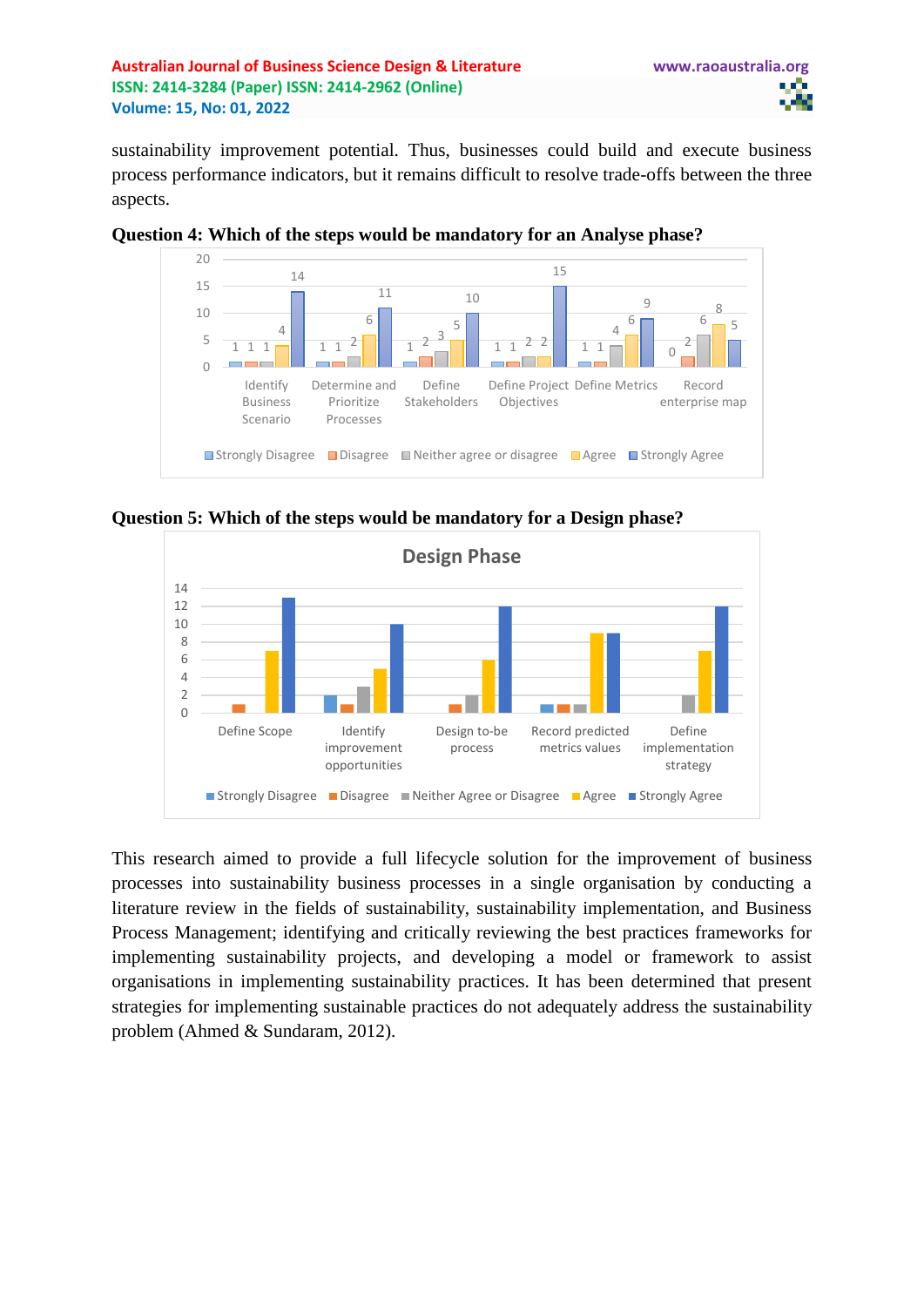

# **Question 6: Which of the steps would be mandatory for an Implement phase?**

Several efforts to apply sustainability focus on a specific division of an organisation (IT sector in Uddin & Rahman's (2012) study, warehousing in Tan et al. (2008) and Tan et al. (2010) studies, Logistics in Rossi et al. (2013)'s study). However, they do not recognise that these departments collaborate with other departments to form a whole process (systemic view). Consequently, a more thorough study would evaluate the whole status of the sustainability implementation by taking into account the interplay of the entire process. Adopting environmentally friendly practices is not a minor task. Several factors of an organisation (such as stakeholders, culture, and business environment) are involved in the implementation of the project, and several barriers exist (such as setting clear and measurable goals, comprehending stakeholder reactions and selecting the right sustainability Indicators). Existing roadmaps, frameworks, and systems do not effectively facilitate sustainable business transformation, nor do they allow decision-makers to analyse the interrelationships and implications of the sustainability components. Moreover, a majority of existing solutions tend to focus on a specific segment of the organisation. This goes against recent administration theories that emphasise process-centricity as a vital quality for boosting organisational effectiveness. Consequently, a more thorough analysis would evaluate the status of the overall implementation of sustainability by examining the interaction of the entire process.

The World Bank has already noticed that Bangladesh has a history of growth and development despite numerous natural disasters, fuel and food price crises, and other obstacles. Goldman Sachs refers to Bangladesh as one of the "Next Eleven" rising countries in December 2005. Egypt, Indonesia, Iran, Mexico, Nigeria, Pakistan, the Philippines, Turkey, South Korea, and Vietnam also appear on this list. Bangladesh was listed by JP Morgan (2007) as one of the 'Frontier Five' countries with significant economic and investment prospects, alongside Vietnam, Nigeria, Kazakhstan, and Kenya. Bangladesh is on a growth trajectory in which poverty has decreased by roughly a third while life expectancy, literacy, and food output per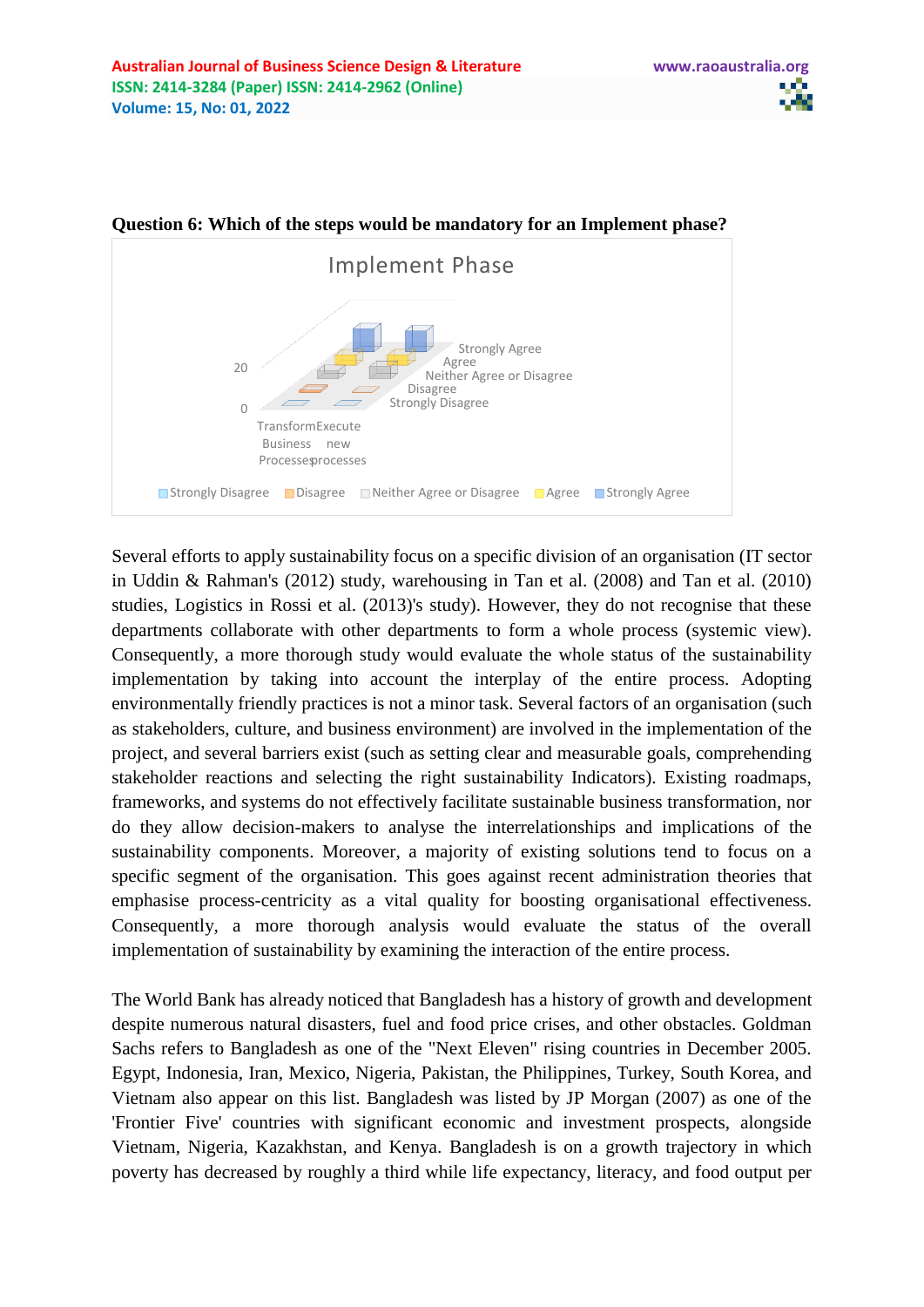capita have improved dramatically over the previous two decades. Bangladesh's largest shopping mall is evidence of the country's recent economic boom. Foreign Direct Investments (FDIs) are enabling Bangladesh to become a consistent performer in the global economy. Nationwide, Bangladesh administers eight exporting zones that permit 100 percent foreign ownership of businesses. The Economist Intelligence Unit (EIU) forecasts that the real GDP of Bangladesh would grow at an average annual rate of 6.30 percent, as private consumption and investment will continue to develop steadily. Foreign investors are permitted up to a one hundred percent equity stake, and all sectors are accessible to private investment (exceptions are defence and armaments; nuclear energy production; forestry; currency printing, railways and air transport). With a wide consumer market (youth with rising earnings), Bangladesh's enormous populace is optimistic about private spending. Bangladesh is a prospective destination for foreign direct investment due to its favourable geographical location (placed between South Asia and South-East Asia) close to India and China and its low labour costs. The Foreign Private Investment Act protects the repatriation of money and dividends and offers legal protection against nationalisation and expropriation. Bangladesh is a founding member of the South Asian Association for Regional Cooperation (SAARC) and the South Asian free trade area, together with India and Pakistan (SAFTA).

# **Conclusion**

Notwithstanding, many sustainability implementation programmes have targeted a single department of an organisation, such as IT (Uddin and Rahman, 2012), warehousing (Tan et al., 2010; Tan et al., 2008), logistics (Rossi et al., 2013), etc. They do not consider, however, that these departments collaborate with other departments to form an end-to-end process. According to Porter's (1985) model, items move sequentially through a chain of activities, gaining value at each step. Likewise, we might consider that the 'product' (in a product-based sector) gains some sustainability impact' in each activity. Therefore, a more comprehensive analysis would evaluate the complete status of the sustainability implementation by considering the interaction of the entire process.

#### **References**

- 1. Appel, S., Kleber, P., Frischbier, S., Freudenreich, T. and Buchmann, A. (2014). Modeling and execution of event stream processing in business processes. *Information Systems*, Vol. 46, pp.140-156.
- 2. Bhupendra, K., Sangle, S. (2015). What drives the successful implementation of pollution prevention and cleaner technology strategy? The role of innovative capability. J. Environ. Manag., 155, pp. 184-192
- 3. Buh, B., Kovačič, A., Indihar Štemberger, M., (2015). Critical success factors for different stages of business process management adoption – a case study. Economic Research-Ekonomska Istraživanja Vol. 28, pp. 243–258.
- 4. Buil, M., Aznar, J, Galiana, J. Rocafort-Marco, A. (2016). An explanatory study of MBA students with regards to sustainability and ethics commitment Journal of Sustainability Vol. 8 No. 3 pp. 280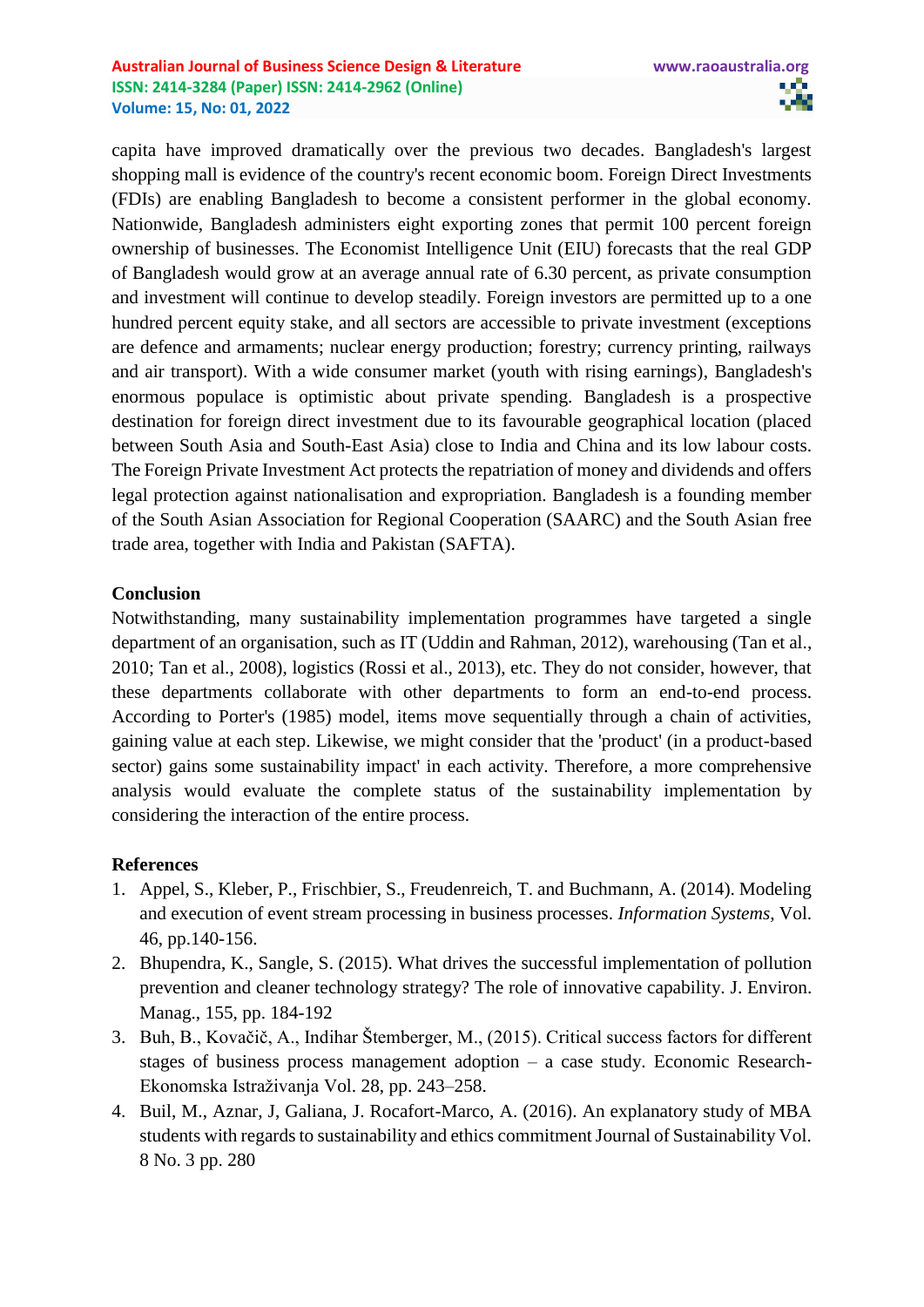- 5. CDC NIOSH Pocket Guide to Chemical Hazards (2016) Coal tar pitch volatiles. Available at www.cdc.gov.
- 6. Chiarini, A. (2014). Sustainable manufacturing-greening processes using specific Lean production tools: an empirical observation from European motorcycle component manufacturers. J. Clean. Prod., 85, pp. 226-233
- 7. Coghlan, D., Shani, A. (2014). Creating action research quality in organization development: Rigorous, reflective and relevant. Syst. Pract. Action Res., 27 (6) (2014), pp. 523-536.
- 8. Debnath, S. (2015). Environmental Regulations Become Restriction or a Cause for Innovation – A Case Study of Toyota Prius and Nissan Leaf. Procedia - Social and Behavioral Sciences, 195, pp.324-333.
- 9. Del-Río-Ortega, A., Resinas, M., Cabanillas, C. and Ruiz-Cortés, A. (2013). On the definition and design-time analysis of process performance indicators. Information Systems, Vol. 38 No. 4, pp.470-490.
- 10. Digest of UK Energy Statistics (DUKES) (2016).
- 11. Draghicia, A., Popescua, A., Gogana, L. (2014) A proposed model for monitoring organisational performance, Procedia, Timisoara, Romania. Vol. 124. pp 544-551.
- 12. Drake, D. and Spinler, S. (2013). "Sustainable Operations Management: An Enduring Stream, or Passing Fancy?" Manufacturing & Service Operations Management Journal, Vol 15 No. 4, pp. 689-700.
- 13. Duarte, S. and Cruz Machado, V. (2017). Green and lean implementation: an assessment in the automotive industry. International Journal of Lean Six Sigma 8(1), pp. 65–88.
- 14. Dudovskiy, J. (2016). The Ultimate Guide to Writing a Dissertation in Business Studies: A Step-by-Step Assistance
- 15. Edinger, P., Schneebeli, J., Struis, R., Biollaz, S. and Ludwig, C. (2016). On-line liquid quench sampling and UV–Vis spectroscopy for tar measurements in wood gasification process gases. Fuel, 184, pp.59-68.
- 16. Eriksson, A. (2012) Torrefaction and gasification of biomass: The potential of torrefaction combined with entrained‐flow gasification for production of synthesis‐gas. KTH Royal Institute of Technology, Stockholm.
- 17. Gallotta, B. (2016), "A conceptual framework for the implementation of sustainability business processes ", Master of Research (MRes) Dissertation, University of Derby, Derby, UK
- 18. Gallotta, B., Garza-Reyes, J.A., Anosike, A., Lim, M. and Roberts, I (2016). A conceptual framework for the implementation of sustainability business processes. Proceedings of the 27th Production and Operations Management Society (POMS) Conference, Orlando, FL., US, May 6-8.
- 19. Geng, Y., Fu, J., Sarkis, J.,Xue, B. (2012). Towards a national circular economy indicator system in China: an evaluation and critical analysis. J. Clean. Prod., 23, pp. 216-224
- 20. Giunipero, L., Hooker, R. and Denslow, D. (2012). Purchasing and supply management sustainability: Drivers and barriers. Journal of Purchasing and Supply Management, Vol. 18 No. 4, pp.258-269.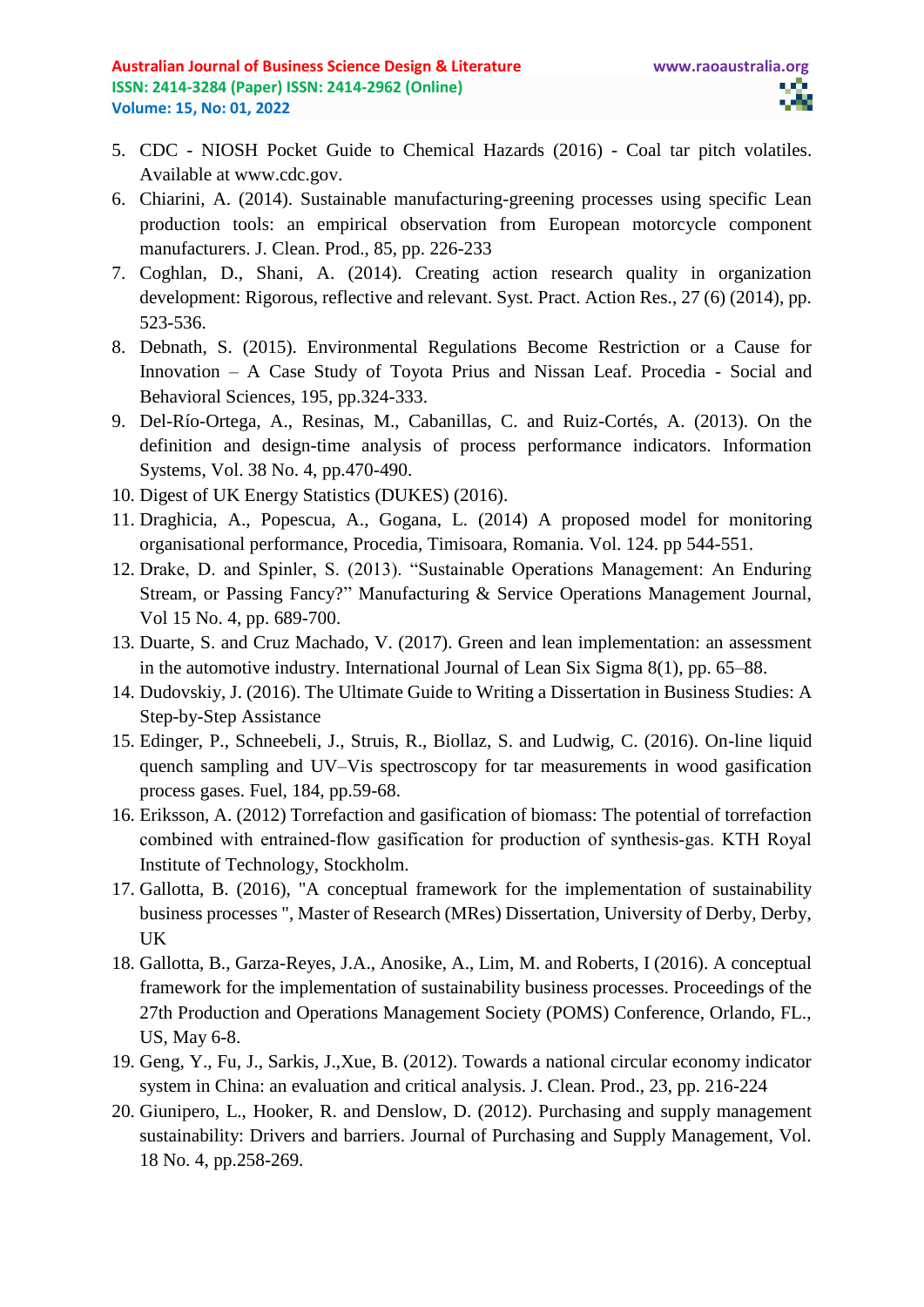- 21. Gunasekaran, A., Spalanzani, A. (2012). Sustainability of manufacturing and services: investigations for research and applications. International Journal Production Economics, Vol. 140, Issue 1, pp. 35-47
- 22. Habibi, A., Sarafrazi, A., Izadyar, S. (2014). Delphi Technique Theoretical Framework in Qualitative Research 1. Master of Business Administration, Isfahan University, Iran 2, Master of EMBA, Payam Noor University, Iran 3, Master of Marketing Management, Guilan University, Iran
- 23. Harmon, P.; Wolf, C. (2014), "The State of Business Process Management". BP Trends,
- 24. Houy, C., Reiter, M. Fettke, P., Loos, P., Hoesch-Klohe, K., and Ghose, A. (2012). Advancing Business Process Technology for Humanity: Opportunities and Challenges of Green BPM for Sustainable Business Activities. In: vom Brocke, J., et al. (Eds.), Green Business Process Management. Springer- Verlag, Berlin, Heidelberg, Germany, pp. 15-37
- 25. Inside Climate News (2016). With Some Tar Sands Oil Selling at a Loss, Why Is Production Still Rising?
- 26. Jaafreh, A. B., & Al-abedallat, A. Z. (2012). The Effect of Quality Management Practices on Organizational Performance in Jordan: An Empirical Study. International Journal of Financial Research, 4(1).
- 27. Jabbour, C., Jabbour, A., Govindan, K., Teixeira, A., Freitas, W. (2013). Environmental management and operational performance in automotive companies in Brazil: the role of human resource management and lean manufacturing. J. Clean. Prod., 47, pp. 129-140
- 28. Kirchherr, J., Reike, D., & Hekkert, M. (2017). Conceptualizing the circular economy: An analysis of 114 definitions. Resources, Conservation and Recycling, 127, 221–232.
- 29. Krigsholm, P., Zavialova, S., Riekkinen, K., Ståhle, P., & Viitanen, K. (2017). Understanding the future of the Finnish cadastral system  $- A$  Delphi study. Land Use Policy, 68, 133-140.
- 30. Kurdve, M., Zackrisson, M., Wiktorsson, M., Harlin, U. (2014). Lean and Green integration into production system models – experiences from Swedish industry J. Clean. Prod., 85, pp. 180-190
- 31. Kurucz, E.C., Colbert, B.A., Lüdeke-Freund, F., Upward, A., Willard, B., (2017). Relational leadership for strategic sustainability: practices and capabilities to advance the design and assessment of sustainable business models. Journal of Cleaner Production 140, pp. 189–204.
- 32. Levina, O. (2015) "Exploring the Role of Business Process Management in Sustainability Initiatives". MCIS 2015 Proceedings. pp. 35
- 33. Lin, C., Frank Chen, F., Wan, H., Min Chen, Y. and Kuriger, G. (2013). Continuous improvement of knowledge management systems using Six Sigma methodology. Robotics and Computer-Integrated Manufacturing, 29(3), pp. 95-103
- 34. Ma, P., Zhang, C., Hong, X., & Xu, H. (2018). Pricing decisions for substitutable products with green manufacturing in a competitive supply chain. Journal of Cleaner Production.
- 35. Maestrini, V., Luzzini, D., Shani, A. and Canterino, F. (2016). The action research cycle reloaded: Conducting action research across buyer-supplier relationships. Journal of Purchasing and Supply Management, 22(4), pp.289-298.